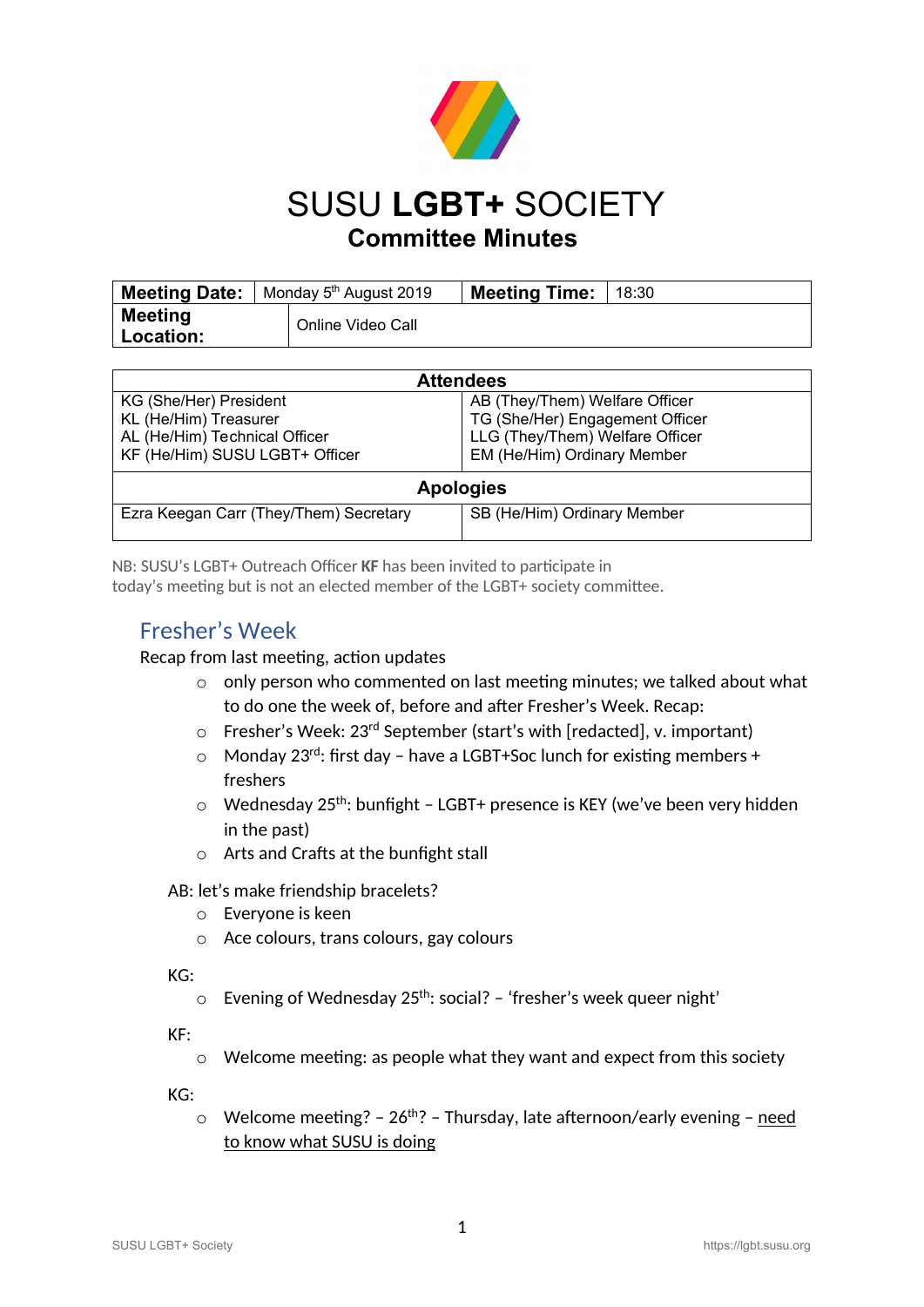

KG: To avoid overloading fresher's week, aiming to spread events into the week after:

- o Bowling night
- o Cinema/LGBT+ film screening

Other comments:

- o Rather than always doing lunches, maybe do some breakfasts
	- § Cheaper, maybe a better part of the day
	- § No response from SUSU about reserving a table at the Bridge
	- § Downstairs Café that does breakfasts has gone vegan but apparently still going to do cooked breakfasts

LLG: please can we move the lunches entirely, the bridge is noisy, expensive and packed

o Some agreement

KG:

- o Evening drinks for those in Southampton?
- o For the bowling can we reach out to corporate HQ of Hollywood Bowl to get free stuff?
	- § Came back to Kes's email saying no ("we only support one charity a year")
- $\circ$  For the film screening film itself doesn't cost anything to provide

#### Recap ended, let's discuss:

KF: stress the bowling etc. as icebreakers  $-$  fellow queers meeting up and being happy together

KG: however, if the bowling etc. costs money, then we need to do free events Leo: scoops after cinema?

KL: wary about doing a ticketed event – i.e. the bowling – might be difficult to make the money back/sell tickets for a completely new society event. Would it not be more sensible to do ticketed events when we have a membership?

KG: make the bowling event a bit further into the schedule?

EM: could we have a board game night instead on second week? – Board In The City??

KG: could pop in and chat with them, check out which date that week would work better, do we need a deposit to hold space etc.? <<- ACTION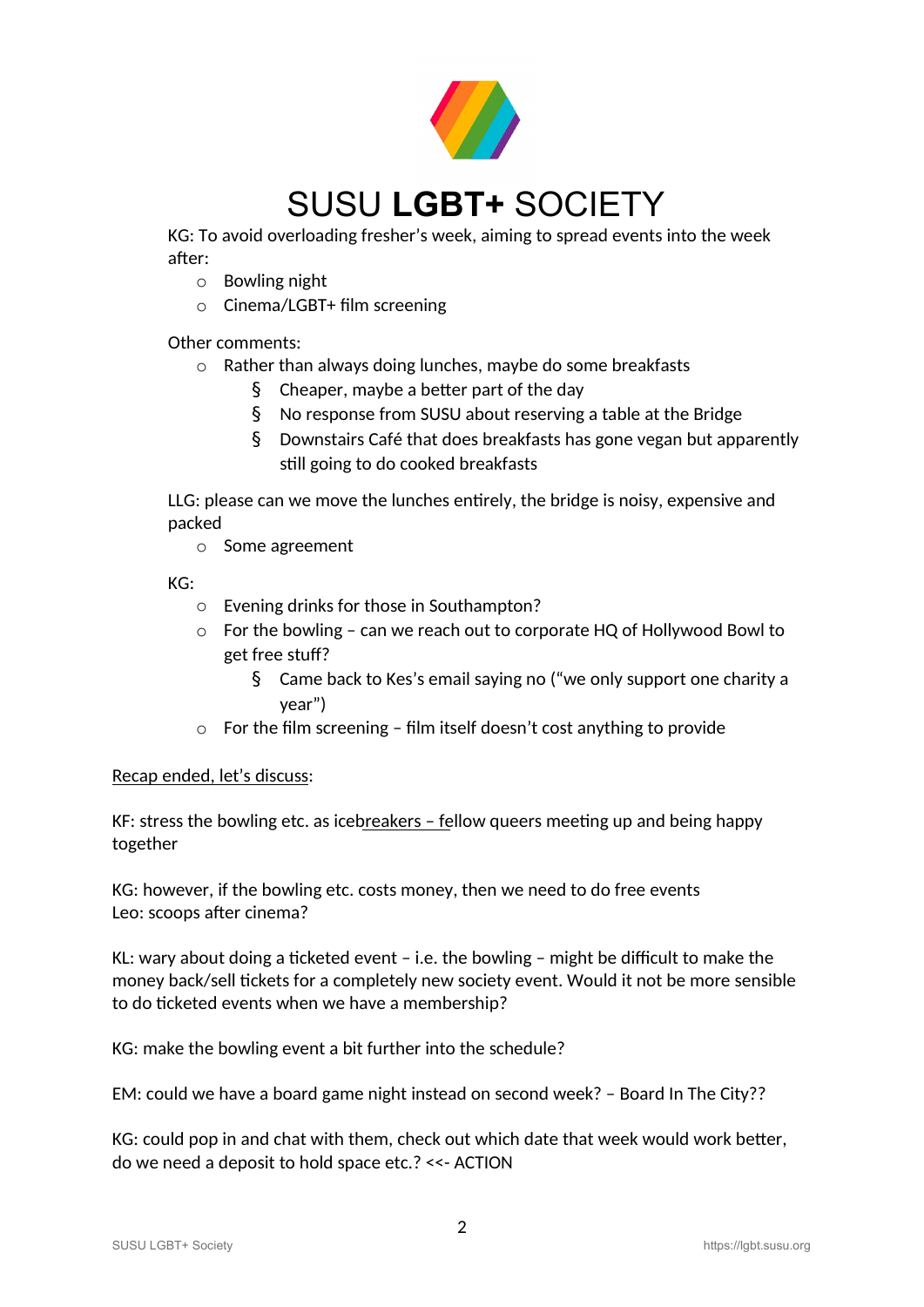

KG: we could go to scoops after either or both the film screening and the games night

EM: BITC has discount on certain days

KG: preference on day for either event?

- None

KG: shortlist films in members group and ask what people would like? Suggestions:

- Beautiful Thing (KG)
- I'm a Cheerleader (AB)
- Love, Simon (EM)
- Moonlight (AL)
- Pride (pretty much everyone??)

KG: @KF can we have shared space rather than separate presences

KF: is all for that

KG: we need a rota to organise bunfight

AB: leafleting and merchandise? <<- any other business

AB: we need someone to give KG relief on social media

KG: we should draw up a plan for advertising and communication, share with committee and people can take over at different times <<- ACTION

AB: still do not understand how to add people to the FB group? <<- any other business

## Current SUSU Funding Round & Financial Update

- o Nothing has actually changed since the last meeting
- o £1600.04 currently in account
- o First funding round is currently open
- o KL has made a little guide for everyone on what generally gets funded
- o Can we get ideas for resources etc. that we want to get in in the past we've had whiteboards, marker pens etc.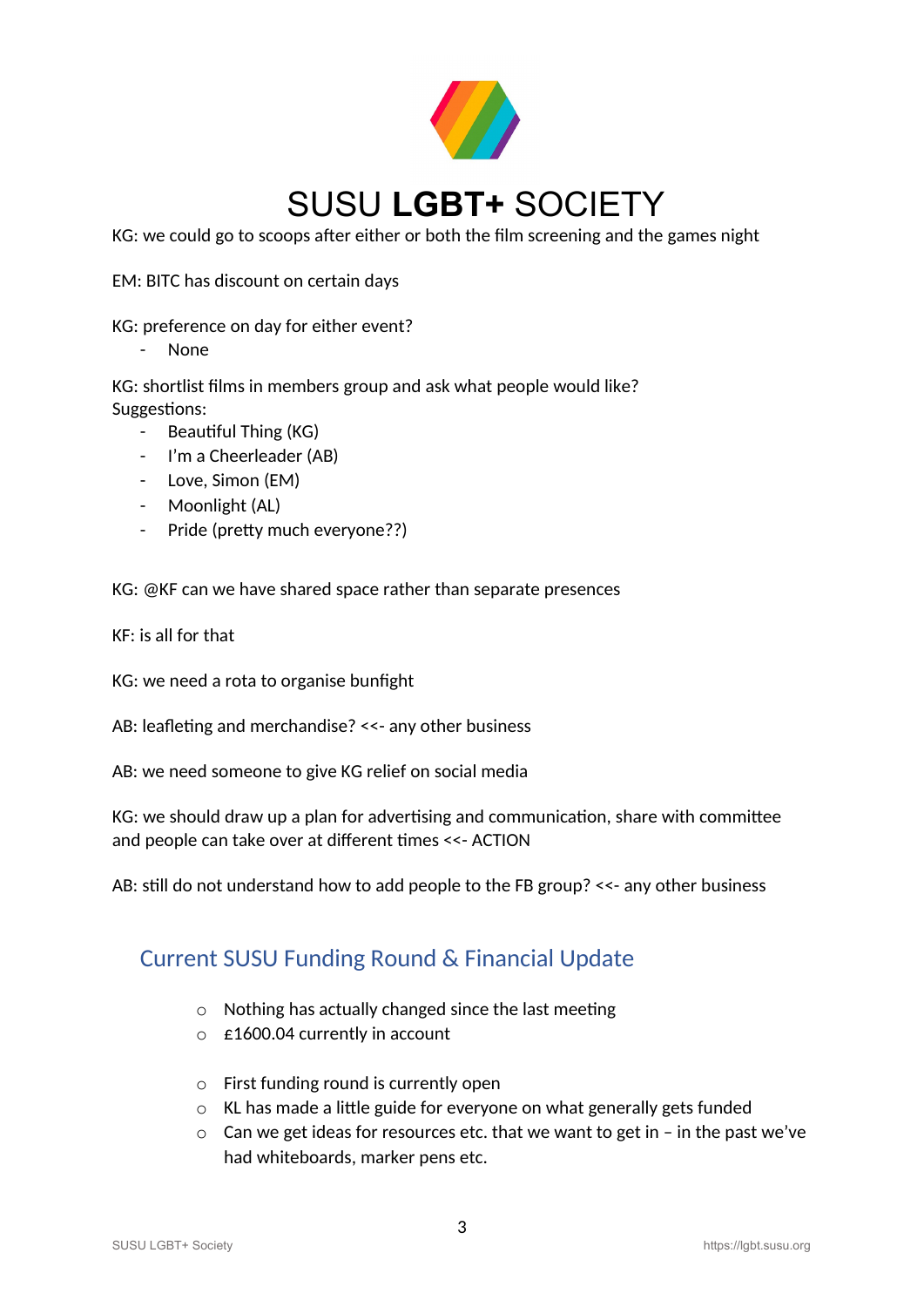

#### AB – Welfare

- o Craft activities that need costing
- o Aalijah happy to cost: thread for bracelets for bunfight

KG: unfortunate that funding doesn't cover printing; we have a duty to our members.

o Unsure whether we need any updated banners/largescale society branding – is what we have in date?

KL: we also need to work out what we want to spend the donation money on

 $\circ$  In the past we've had a grant for Ziploc bags in the past – we've made resource packs of different leaflets and sometimes contraceptives

Please keep ideas coming for anything we can put in for the funding round.

## Any Other Business

#### KG:

### Leaflets/merchandise/inventory

- o We inherited a bunch of stuff from the last committee
- o Had a brief look: there is lots of out of date stuff (condoms and 'chewits'…); some duplicate things
- $\circ$  In order to know what we need, we need to go through this stuff: please can 2+ people come over and help me stock take ->> then we can make proper decisions
- $\circ$  Wants this done in the next week or 2

Facebook group, decisions regarding:

- o We could change the name to 2019/2020
- o We could make a fresh secret group and invite people back into it
- o Still a question to answer do we remove alumni or not? safety issues
	- § Thoughts?

Options here:

- 1. Leave everything and rename the group
- 2. Make a fresh group for the next academic year, open to students only. Existing group becomes the alumni group.
- 3. Keep the current group as-is, create a separate alumni group and ask alumni to move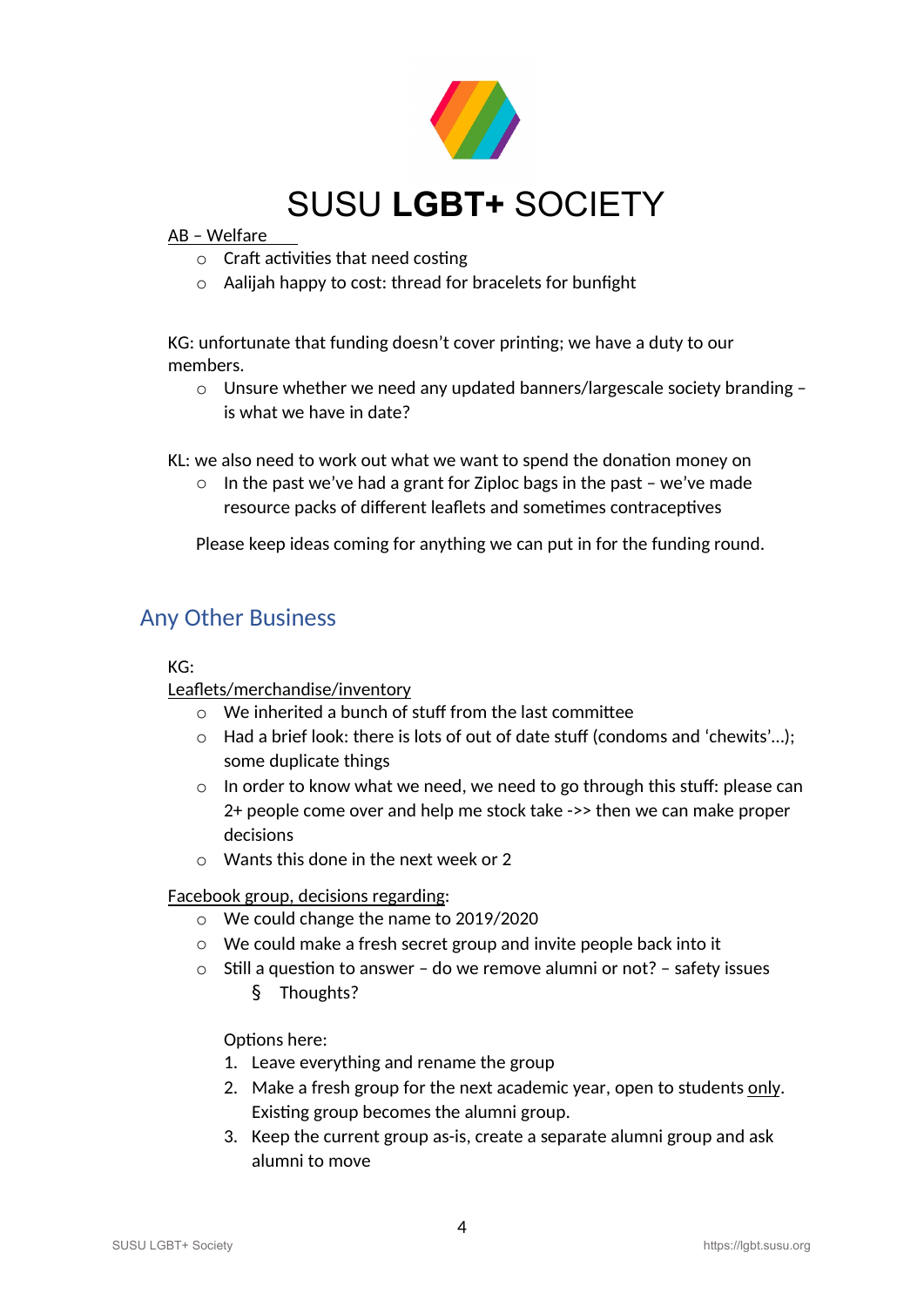

- $\circ$  KF's opinion is #2 but is unable to vote
	- #1 no vote  $#2 - 6$ #3 – no vote
- $\circ$  Make a fresh group for the next academic year, open to students only. Existing group becomes the alumni group.
	- § KG and AL are going to look at how to make this transition

KF: make groups that people can just press 'join' on

KG: we need to make sure we can communicate this properly, work out when this is going to happen

Elliot: Southampton Pride

- o It's on August 24.
- o We've discussed doing something for pride

KG: almost no students and committee members in Southampton. University has a slot in the parade

LLG: in my whole time at Soton Uni, the society has always done something, taken a group to Pride

TG, EM, AB & KL will all be at Pride. KG's first commitment is their band.

KL: we need to make sure we have a proper banner if we want to join the parade

o We need to sort out an event to properly organise this

KG: I'll check in with A (who runs Pulse) to make sure we can properly collaborate

KL: night out as well? What do we want to do?

LLG: I think that's up to you guys who are going

KG: I think you all should stick around for the band

KL: I think being in the parade is the main, organised thing – if people want to stay that's up to people individually